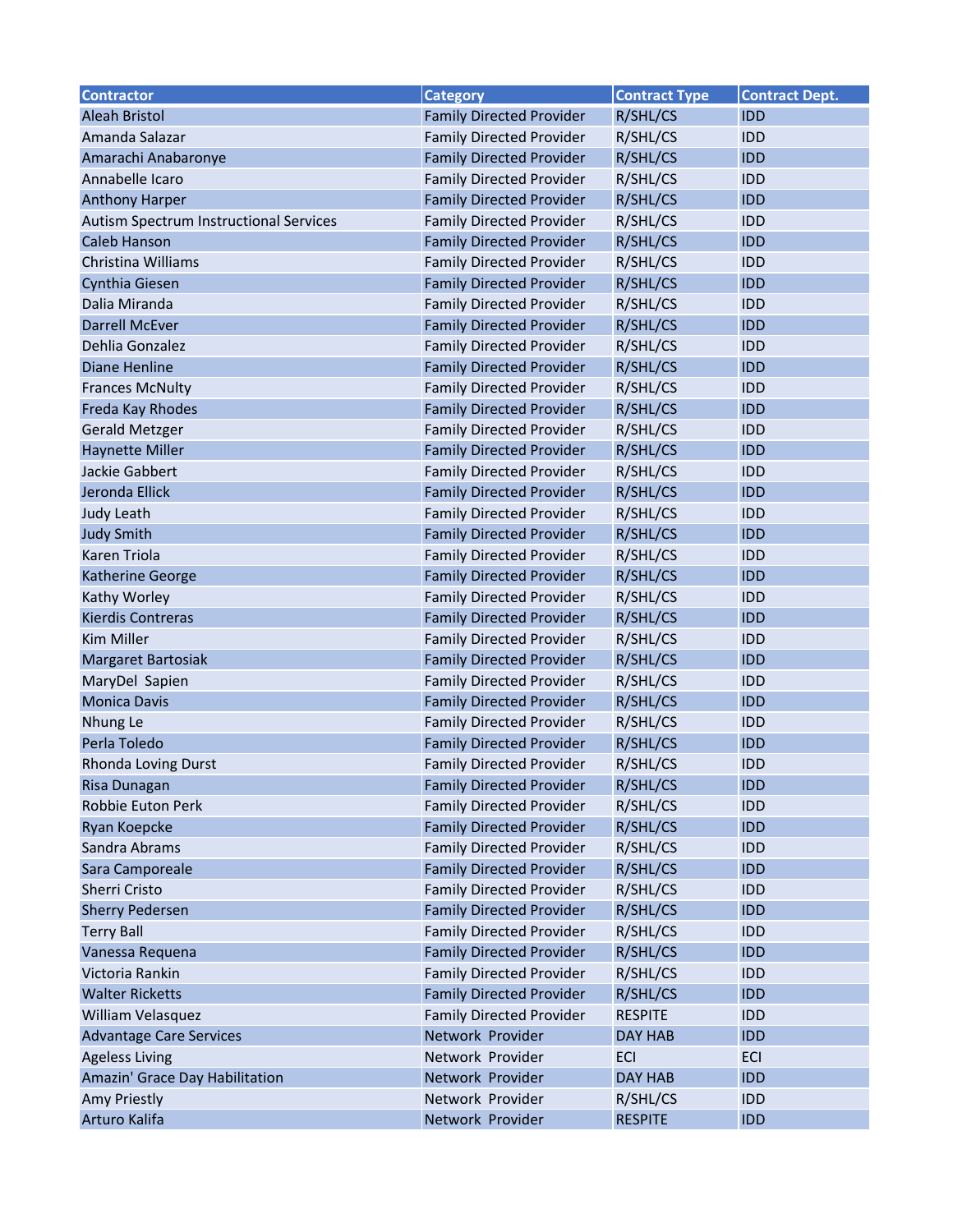| Austin State Supported Living Center        | Network Provider | DAY HAB               | <b>IDD</b> |
|---------------------------------------------|------------------|-----------------------|------------|
| <b>Beate Donnelly</b>                       | Network Provider | R/SHL/CS              | <b>IDD</b> |
| <b>BonaTerra</b>                            | Network Provider | DAY HAB               | <b>IDD</b> |
| <b>Breeka Aldridge</b>                      | Network Provider | R/SHL/CS              | <b>IDD</b> |
| <b>Brittany Lundeen</b>                     | Network Provider | <b>REC THERAPY</b>    | <b>YES</b> |
| <b>Bruce Weinheimer</b>                     | Network Provider | IDD-Psych             | <b>IDD</b> |
| Capital Day Hab                             | Network Provider | DAY HAB               | <b>IDD</b> |
| <b>Cedar Crest Hospital</b>                 | Network Provider | IP Psych              | MH         |
| Chandra Greene                              | Network Provider | R/SHL/CS              | <b>IDD</b> |
| Charlesetta Duncan                          | Network Provider | <b>CRISIS ON CALL</b> | MH         |
| Christi Zwicke                              | Network Provider | <b>REC THERAPY</b>    | <b>YES</b> |
| Christopher Wellington                      | Network Provider | <b>CLS</b>            | <b>YES</b> |
| <b>Complete Therapies LLC</b>               | Network Provider | <b>REC THERAPY</b>    | <b>YES</b> |
| <b>Connie Davis</b>                         | Network Provider | PAS/HAB (FD)          | <b>IDD</b> |
| Corinne Hurlbert                            | Network Provider | <b>CLS</b>            | <b>YES</b> |
| <b>Cross Creek Hospital</b>                 | Network Provider | IP Psych              | MH         |
| Dan Roberts, Ph.D., P.C.                    | Network Provider | IDD-Psych             | <b>IDD</b> |
| Diana Ingroum                               | Network Provider | PAS/HAB               | <b>IDD</b> |
| Diana Samuel                                | Network Provider | MH - Psych            | MH         |
| Down Home Ranch                             | Network Provider | DAY HAB               | <b>IDD</b> |
| <b>Eddie East</b>                           | Network Provider | R/SHL/CS              | <b>IDD</b> |
| <b>Eric Gallegos</b>                        | Network Provider | PAS/HAB               | <b>IDD</b> |
| Erika Williams-Shaw                         | Network Provider | R/SHL/CS              | <b>IDD</b> |
| <b>Falon Bridwell</b>                       | Network Provider | <b>REC THERAPY</b>    | <b>YES</b> |
| <b>Gay Davison</b>                          | Network Provider | R/SHL/CS              | <b>IDD</b> |
| <b>Growing Places Therapy</b>               | Network Provider | Speech Therapy        | <b>ECI</b> |
| <b>Harth Foundation YES Waiver</b>          | Network Provider | <b>YES ALL</b>        | <b>YES</b> |
| <b>Hearts Theraputic Riding</b>             | Network Provider | <b>ANML</b>           | <b>YES</b> |
| <b>Heather Ziegler</b>                      | Network Provider | Speech Therapy        | <b>ECI</b> |
| <b>Honey Bee Therapies LLC</b>              | Network Provider | <b>YES ALL</b>        | <b>YES</b> |
| Jamie Smith                                 | Network Provider | Speech Therapy        | <b>ECI</b> |
| Jennifer Knotts                             | Network Provider | <b>CLS</b>            | <b>YES</b> |
| Jennifer Trujillo                           | Network Provider | <b>CLS</b>            | <b>YES</b> |
| Joanna Korein                               | Network Provider | <b>ART</b>            | <b>YES</b> |
| Joseph Espinosa                             | Network Provider | R/SHL/CS              | <b>IDD</b> |
| Ka'Rhonda Houston                           | Network Provider | <b>CLS</b>            | <b>YES</b> |
| Keisha Brown                                | Network Provider | <b>CRISIS ON CALL</b> | MH         |
| Kimberlee Helka                             | Network Provider | R/SHL/CS              | <b>IDD</b> |
| LaTosha Clark                               | Network Provider | <b>CLS</b>            | <b>YES</b> |
|                                             | Network Provider |                       | <b>IDD</b> |
| Lauren Taylor                               |                  | PAS/HAB               |            |
| Leigh McCann                                | Network Provider | IDD-Psych             | <b>IDD</b> |
| Lifetime Living, Inc                        | Network Provider | DAY HAB               | <b>IDD</b> |
| Lisa Kalifa                                 | Network Provider | R/SHL/CS              | <b>IDD</b> |
| Lisa Luckey                                 | Network Provider | PAS/HAB               | <b>IDD</b> |
| Lisa Margraves                              | Network Provider | ANML                  | <b>YES</b> |
| Living Tree New Braunfels Counseling Center | Network Provider | <b>ART</b>            | <b>YES</b> |
| Margie Saucedo                              | Network Provider | R/SHL/CS              | <b>IDD</b> |
| <b>Megan West</b>                           | Network Provider | <b>REC THERAPY</b>    | <b>YES</b> |
| <b>Meredith Brand</b>                       | Network Provider | Speech Therapy        | <b>ECI</b> |
| <b>Mimis LLC</b>                            | Network Provider | DAY HAB               | <b>IDD</b> |